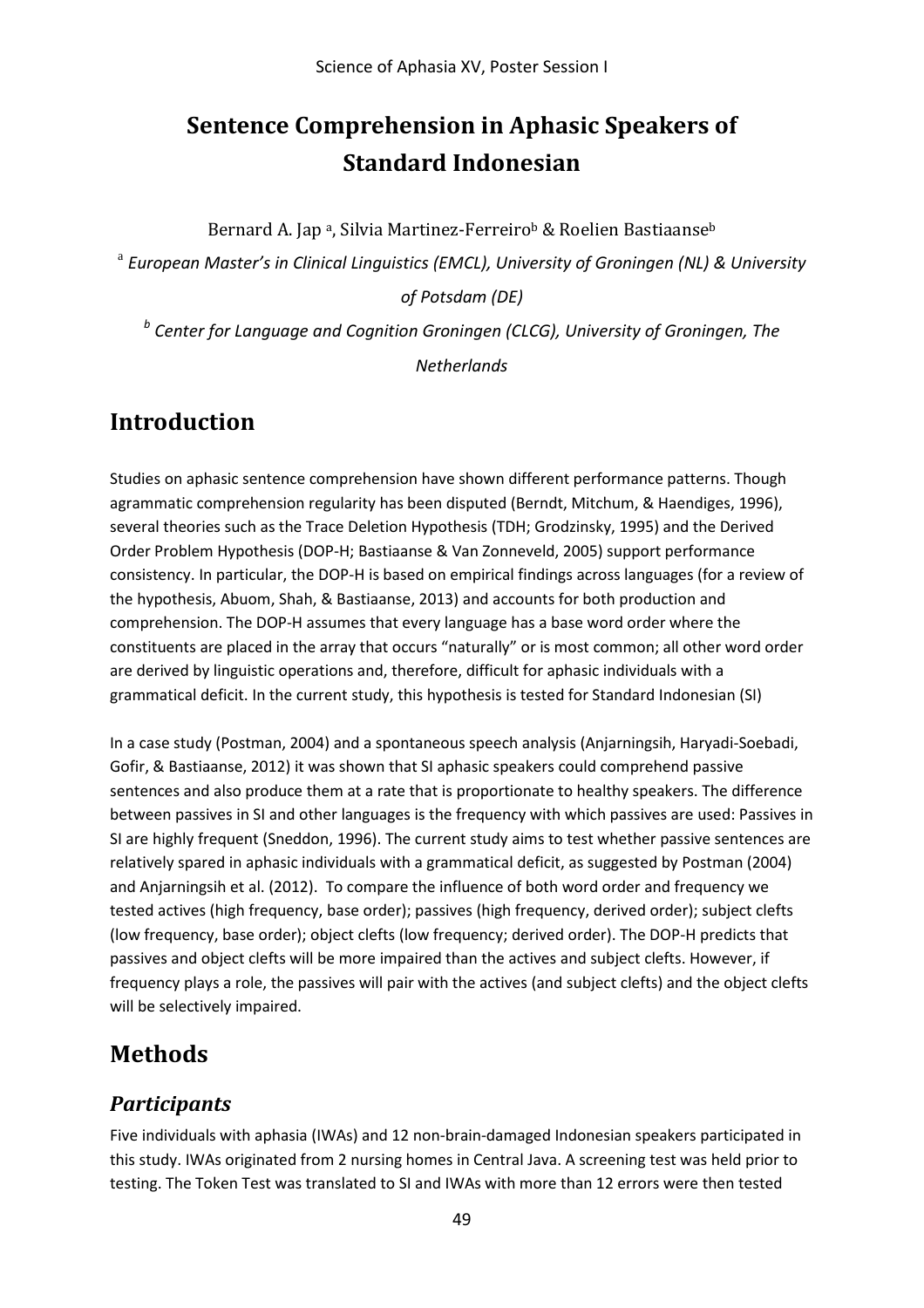with the SI aphasia battery "TADIR" (Dharmaperwira-Prins, 1996) to classify the aphasia types. IWAs with the diagnosis Broca's aphasia or transcortical motor aphasia were included on the basis of their agrammatic speech. One IWA who was classified as 'global aphasia' was excluded because the aphasia was too severe to elicit reliable data.

#### *Materials*

Sentence comprehension was tested with a spoken-sentence-to-picture matching task. It contains 40 semantically reversible sentences distributed equally over 4 experimental conditions (10 actives, 10 passives, 10 subject clefts, and 10 object clefts). Each item is presented as a set of four pictures: one target and three distractors (reversed role distractor, lexical distractor, and lexical distractor with reversed roles).

## **Results**

The control group of 12 non-brain-damaged participants (NBDs) performed close to ceiling level (mean= 0.97, range=38-40 out of 40), which is significantly higher than the IWAs (Mann-Whitney U Test: U=0, p=.001). The scores for each aphasic individual are shown below in Table 1.

|   | IWA)         |       |        |         |         |                |
|---|--------------|-------|--------|---------|---------|----------------|
|   | type         | total | active | s-cleft | passive | o-cleft        |
| 1 | Broca        | 25    | 8      |         | 5       | 5              |
| 2 | <b>Broca</b> | 23    | 9      | 5       | 7       | $\overline{2}$ |
| 3 | TCM          | 31    | 9      | 9       | 10      | 3              |
| 4 | <b>Broca</b> | 29    | 9      | 9       | 5       | 6              |
| 5 | <b>Broca</b> | 23    | 6      | 7       | 5       | 5              |
|   | <b>Total</b> | 131   | 41     | 37      | 32      | 21             |
|   | %            | 0.66  | 0.82   | 0.74    | 0.64    | 0.42           |

Table 1. Sentence comprehension results for aphasic speakers (maximum 10 per condition; 40 in total per

\*total represents raw score of correct responses; active, s-cleft, passive, and o-cleft show raw scores in the respective categories. % shows the average percentage of correct responses

Fisher's exact tests were used to test for significance. There was no difference between the sentence types with base word order (active-subject cleft: p=0.4695). There was a significant effect of word order in the cleft sentences (subject vs object clefts: p=0.0022). The passive sentences were not more difficult than the active sentences (p=0.0705) and significantly easier than the object clefts  $(p=0.0046)$ .

Errors were classified into the three distractor types which are: reversed role distractors (RR), lexical distractors (LD), and reversed role lexical distractors (RRLD). RR occur significantly more often than the two other error types (Fisher's exact: LD, p<.0001; RRLD, p<.0001). The difference between LD and RRLD was not significant (p=.0771).